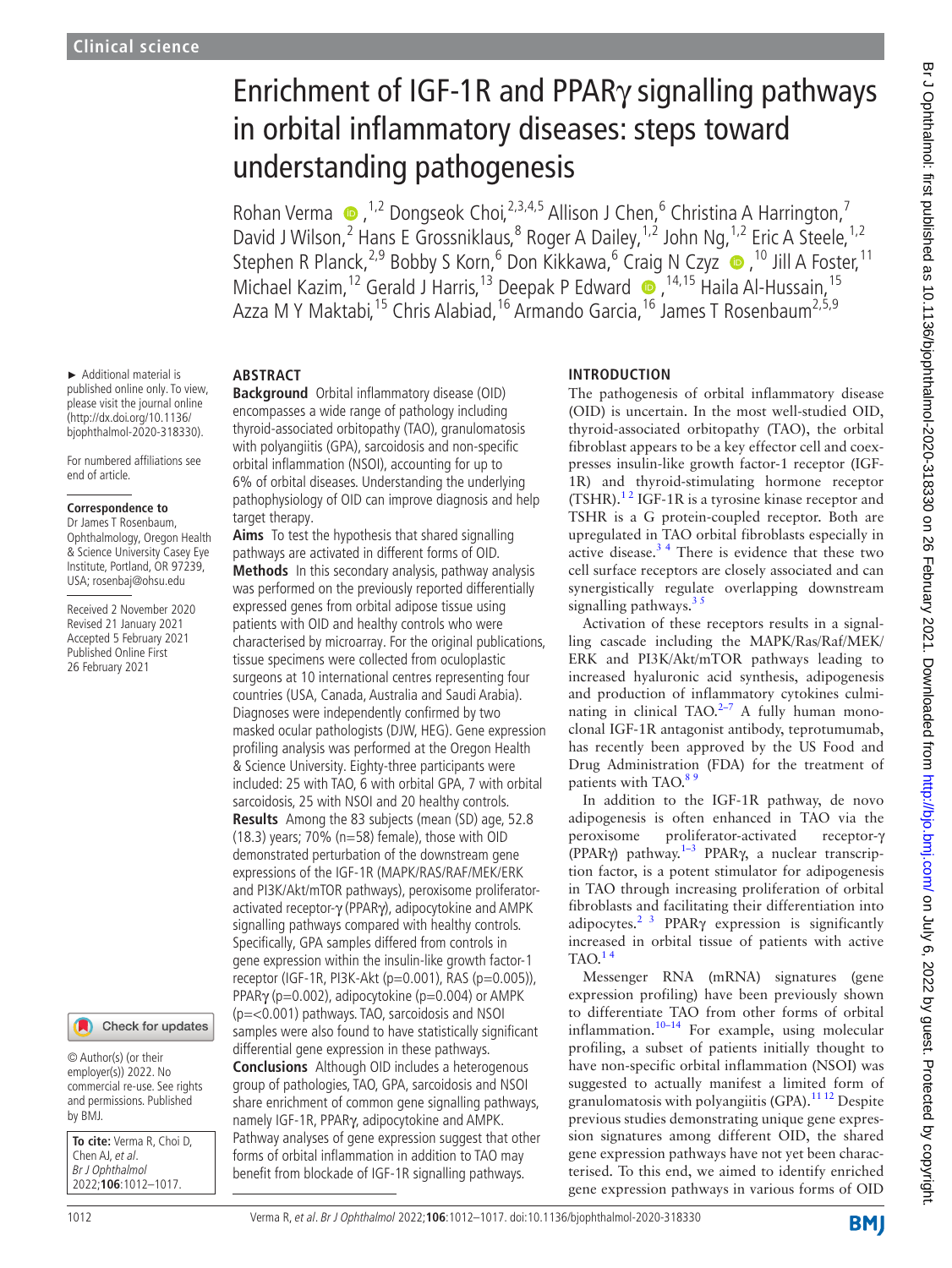via microarray analyses and evaluated for shared pathways among TAO, GPA, sarcoidosis and NSOI. This information may assist in the expansion of known therapies and the creation of novel therapeutic targets used to treat orbital inflammation.

#### **MATERIALS AND METHODS**

This study was approved by the Institutional Review Board (IRB) at Oregon Health & Science University (IRB00006301) and at each of the other contributing centres. Methods for the microarray analysis of transcripts from orbital adipose tissue biopsies have been described elsewhere.<sup>[11 13](#page-4-5)</sup> In brief, formalinfixed, paraffin-embedded orbital adipose tissue biopsies were obtained from healthy controls (n=20) and patients with TAO  $(n=25)$ , orbital GPA  $(n=6)$ , orbital sarcoidosis  $(n=7)$  and NSOI (n=25) based on clinical and histopathological information provided by the respective oculoplastic surgeons and ocular pathologists in the Orbital Inflammatory Disease Consortium. Samples were obtained from North America (Oregon, California, Ohio, Wisconsin, North Carolina, New York, Florida and British Columbia), Australia and Saudi Arabia. Histopathological diagnoses were determined independently by two ocular pathologists (DJW and HEG) masked to the clinical diagnosis. In all cases, the consensus diagnosis obtained by DJW and JTR based on the histopathology reports and the clinical data agreed with the contributing centre's diagnosis. Tissue samples were collected and processed at two different time points, which were used as discovery and validation sets. There was only one sarcoidosis sample in the discovery set, which was excluded from reliability analysis due to the small number of sarcoidosis tissue samples available. Gene expression was quantified using GeneChip Human Genome U133 Plus 2.0 Array (Affymetrix, Santa Clara, California, USA) which can analyse the expression levels of over 38000 human genes. The subjects within the TAO, GPA, NSOI groups were divided into a discovery and a validation test set to ascertain if the differentially expressed genes found in the former were reproducible in the latter. This is an important step to avoid bias in classifying relationships when the number of candidate predictors (eg, mRNA transcript types) is greater than the number of cases (eg, tissue samples) such as with microarray datasets. Threshold criteria was defined as probe sets containing at least 1.5-fold change (FC) in gene expression compared with healthy controls and a false discovery rate (FDR) adjusted p value  $<$  0.05 in both sets.<sup>[11 13 15 16](#page-4-5)</sup>

Upstream signalling pathways associated with these differentially expressed transcripts were identified to assess whether these genes participated in the biological cascade of OID more than by chance. Both the Reactome programme ([http://reactome.](http://reactome.org)

[org\)](http://reactome.org) and the NIH Database for Annotation, Visualisation and Integrated Discovery (DAVID) programme querying the KEGG (Kyoto Encyclopedia of Genes and Genomes) database were used to identify pathways for functional enrichment.<sup>17-19</sup> Since FDR, a multiple testing correction, was applied to the previously reported differentially expressed gene lists and the test statistics of pathway enrichment based on the lists were not independent,

we report marginal p values in this paper.

# **RESULTS**

Among the 83 subjects, the mean (SD) age was 52.8 (18.3) years, and 58 (70%) subjects were female [\(table](#page-1-0) 1). Orbital adipose tissue biopsies were obtained from patients with OID including 25 with TAO, 6 with orbital GPA, 7 with orbital sarcoidosis and 25 with NSOI, each of which were compared with tissues from 20 healthy controls who underwent blepharoplasty or enucleation with non-inflamed orbits. All groups comprised of samples from a majority of female subjects: 76% of TAO, 67% of GPA, 71% of sarcoidosis, 64% of NSOI and 70% of healthy controls were female, and there was no statistically significant difference in female ratios across the groups ( $\chi^2$ =0.893, p=0.944).

Of the 25 subjects with TAO, the median time from ocular symptoms onset to biopsy was 40 months (range 1–432 months, [figure](#page-2-0) 1). One subject was biopsied at 1month of TAO onset with eight biopsied between 1 and 2 years, none in year 3, five at year 4 and five at  $>$  5 years from disease onset. Nineteen (76%) had a history of hyperthyroidism, one (4%) had hypothyroidism, three (12%) were euthyroid and two (8%) did not have thyroid status. One hundred per cent of those who reported a reason for surgery (n=20) stated their reason as 'symptomatic relief'. The median time from onset of ocular symptoms to biopsy in GPA was 5 months (range 1–10 months) with sarcoidosis at 8 months (range 2–19) and NSOI at 9 months (range 0.3–444 months, [figure](#page-2-0) 1).

Differentially expressed genes  $(>1.5$  FC and FDR p<0.05) were previously reported between each of four OID groups relative to healthy controls.<sup>[11 13](#page-4-5)</sup> To explore the biological functions of these genes, functional annotation and pathway analyses using the KEGG database in DAVID and the Reactome databases were performed [\(figure](#page-2-1) 2, [online supple](https://dx.doi.org/10.1136/bjophthalmol-2020-318330)[mental figures 1–4,](https://dx.doi.org/10.1136/bjophthalmol-2020-318330) [table](#page-3-0) 2). Orbital fat from controls came from either the anterior orbit or the retrobulbar region. Gene expression in adipose tissue might differ based on tissue location. Accordingly, we tested the hypothesis that our results were affected or skewed by combining results for gene expression from two distinct locations. Healthy controls were segregated into blepharoplasty and enucleation groups and gene

<span id="page-1-0"></span>

| Table 1<br>Age and sex for each experimental group |    |                 |               |    |                 |               |                |                 |               |  |
|----------------------------------------------------|----|-----------------|---------------|----|-----------------|---------------|----------------|-----------------|---------------|--|
|                                                    |    | <b>Overall</b>  |               |    | Set 1           |               | Set 2          |                 |               |  |
|                                                    |    | Mean age        | Female        |    | Mean age        | Female        |                | Mean age        | Female        |  |
| <b>Diagnosis</b>                                   | N  | AT biopsy (SD)  | $\frac{0}{0}$ | N  | AT biopsy (SD)  | $\frac{0}{0}$ | N              | AT biopsy (SD)  | $\frac{0}{0}$ |  |
| <b>TAO</b>                                         | 25 | $51.6 \pm 14.0$ | 76            | 14 | $54.0 \pm 14.7$ | 79            | 11             | $48.6 \pm 13.0$ | 73            |  |
| <b>GPA</b>                                         | 6  | $40.2 \pm 12.2$ | 67            | 4  | $43.4 \pm 14.3$ | 75            | $4*$           | $40.0 \pm 13.9$ | 50            |  |
| Sarcoidosis                                        |    | $45.8 \pm 12.0$ | 71            |    | 60.6‡           | 100           | 7 <sup>†</sup> | $48.8 \pm 14.7$ | 71            |  |
| <b>NSOI</b>                                        | 25 | $50.4 \pm 23.5$ | 64            | 14 | $44.0 \pm 21.8$ | 64            | 11             | $58.5 \pm 24.1$ | 64            |  |
| Normal                                             | 20 | $63.6 \pm 14.5$ | 70            | 14 | $61.0 \pm 15.6$ | 64            | 6              | $69.7 + 9.8$    | 83            |  |
|                                                    |    |                 |               |    |                 |               |                |                 |               |  |

\*Two repeated from set 1.

†One repeated from set 1

‡Excluded from reliability analysis

GPA, granulomatosis with polyangiitis; NSOI, non-specific orbital inflammation; TAO, thyroid-associated orbitopathy.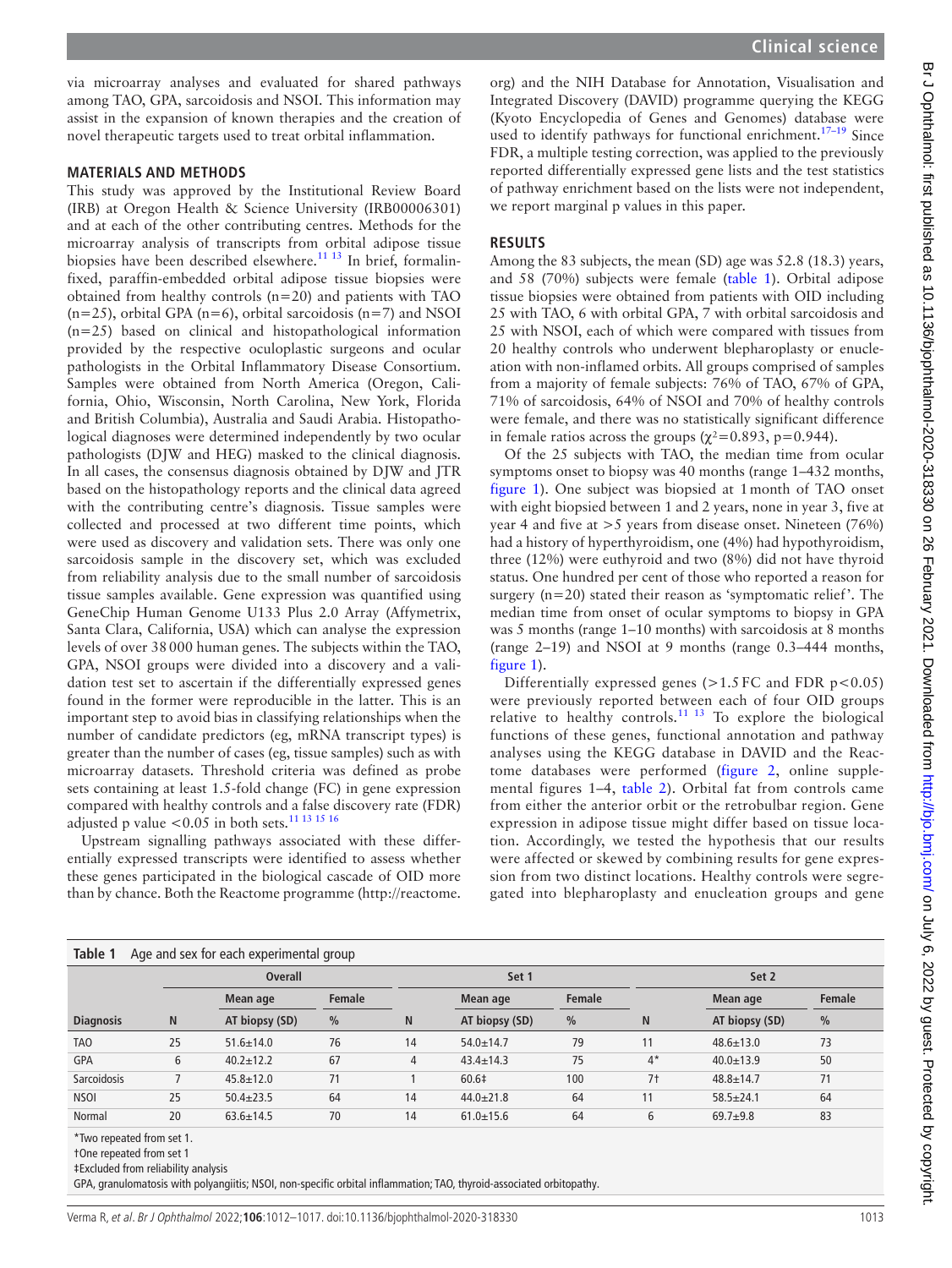

<span id="page-2-0"></span>**Figure 1** Time in months from ocular symptom onset to biopsy in the OID groups. Asterisks indicate outlying data points: 5 samples in TAO: 85, 96, 102, 120, 432 months; four samples in NSOI: 60, 72, 96, 444. All pairwise differences of median time of biopsy were statistically significant by the Mann-Whitney U test except between GPA and sarcoidosis. GPA, granulomatosis with polyangiitis; NSOI, non-specific orbital inflammation; TAO, thyroid-associated orbitopathy.

expressions were analysed separately. There was overlap in the multidimensionalscaling (MDS) plot between the anterior and retrobulbar orbital adipose tissue groups without distinct clusters ([online supplemental figure 5\)](https://dx.doi.org/10.1136/bjophthalmol-2020-318330). This was confirmed by pairwise comparisons which demonstrated no significantly different genes between these groups using FDR <0.05. In

all four OID groups, however, there was a greater number of differentially expressed gene transcripts associated with IGF-1R, PPARγ, adipocytokine and adenosine monophosphateactivated protein kinase (AMPK) signalling pathways when compared with healthy controls  $(p<0.05$  in all pathways, [table](#page-3-0) 2). These were among the top signalling pathways enriched in each individual OID group.

The differentially expressed gene transcripts identified within the IGF-1R pathway were associated with cellular functions such as cell survival (ie, FasL), cell growth, apoptosis (ie, Nore1, Mst1), protein synthesis, cytoskeletal remodelling/organisation (ie, ABL), cell motility (ie, PAK) and endocytosis (RAB5, [online](https://dx.doi.org/10.1136/bjophthalmol-2020-318330) [supplemental figures 1 and 2](https://dx.doi.org/10.1136/bjophthalmol-2020-318330)). In contrast, the differentially expressed transcripts identified within the PPARγ signalling pathway were involved in adipocyte differentiation (ie, Perilipin, ADIPO, aP2) and gluconeogenesis (ie, PEPCK, [figure](#page-2-1) 2). Within the adipocytokine signalling pathway, there was differential expression of cytokine tumour-necrosis factor (TNF) and the adipocytokines leptin and adiponectin known to be associated with growth and reproduction, energy metabolism, and insulin resistance ([online supplemental figure 3\)](https://dx.doi.org/10.1136/bjophthalmol-2020-318330). Within the AMPK signalling pathway—which intersects the IGF-1R, PPARγ and adipocytokine pathways—differentially expressed proteins were those involved in fatty acid biosynthesis (FAS), mitochondrial biogenesis (FOXO), protein synthesis (eEF2K) and gluconeogenesis (G6Pase, [online supplemental figure 4](https://dx.doi.org/10.1136/bjophthalmol-2020-318330)).

Overall, while shared signalling pathways were found to be perturbed in all four forms of OID, their specific gene signatures differed ([figure](#page-2-1) 2, [online supplemental figures 1–4\)](https://dx.doi.org/10.1136/bjophthalmol-2020-318330).

# **DISCUSSION**

Gene expression patterns have the potential to assist with diagnosis, clarify pathogenesis and tailor choice of therapy. Understanding the molecular pathogenesis of orbital inflammation and regulation of the immune system can lead to the development of tailored biotherapeutics. Our prior studies demonstrate that



<span id="page-2-1"></span>**Figure 2** Differential gene expression in the PPARγ receptor signalling pathways. (A) TAO. (B) GPA. (C) Sarcoidosis. (D) NSOI. Upregulation (red) or downregulation (green) illustrates increase or decrease of gene expression in the specific OID compared with controls. The pathway diagrams with differential gene expression were created with BioRender.com. [https://david.ncifcrf.gov/kegg.jsp?path=hsa03320\\$PPAR\\_signaling\\_](https://david.ncifcrf.gov/kegg.jsp?path=hsa03320$PPAR_signaling_pathway&termId=550028694&source=kegg) [pathway&termId=550028694&source=kegg.](https://david.ncifcrf.gov/kegg.jsp?path=hsa03320$PPAR_signaling_pathway&termId=550028694&source=kegg) OID, orbital inflammatory disease.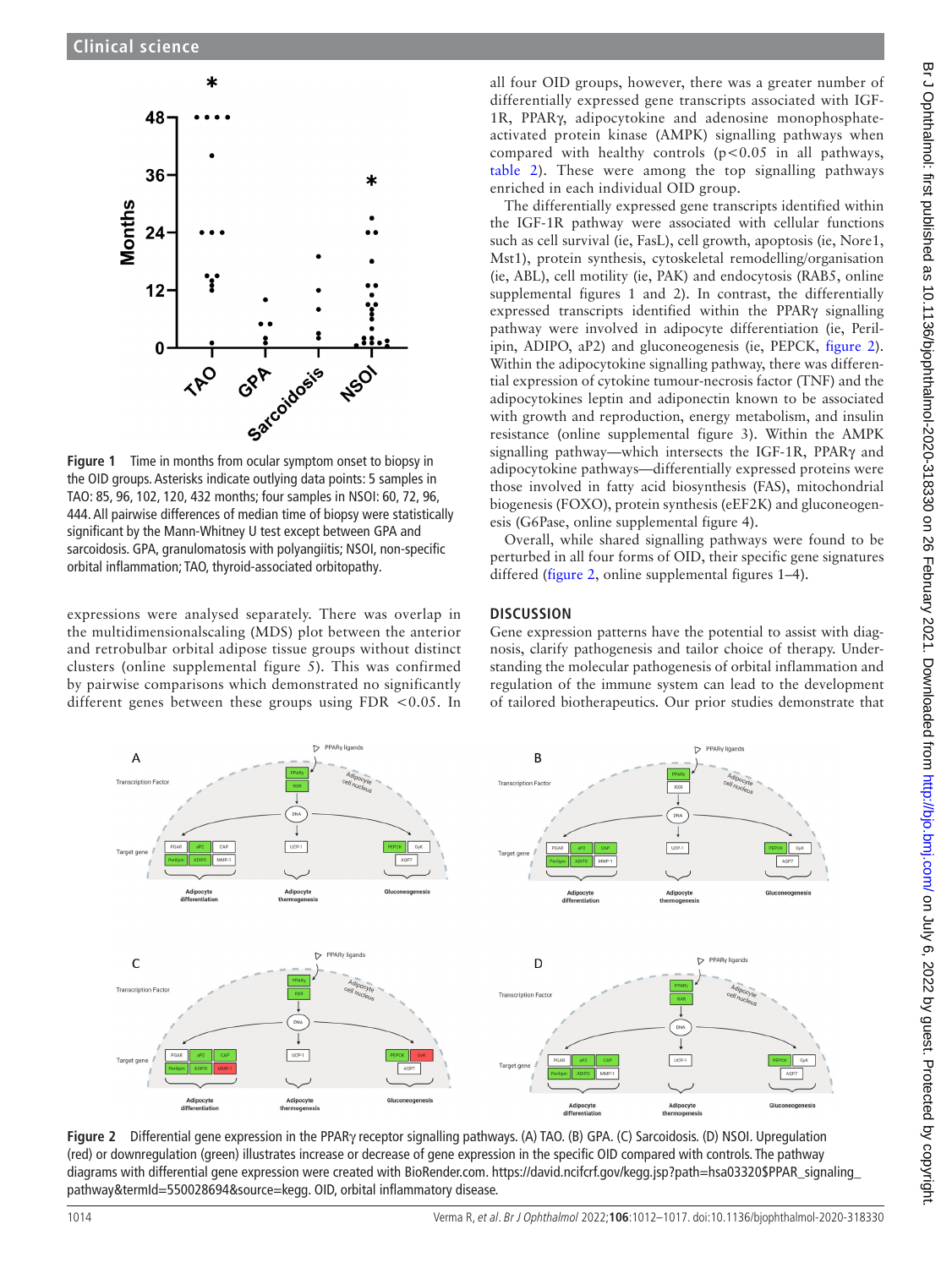these biological signatures can be harnessed to differentiate forms of orbital inflammation.<sup>10–14</sup> Looking closer at the mRNA expression in orbital biopsies, we now identify potential shared pathways that are involved in various types of OID. All four OID groups demonstrated perturbation of the IGF-1R, PPARγ, adipocytokine and AMPK signalling pathways. Although they mostly exhibited downregulation of these pathways (illustrated in green in [figure](#page-2-1) 2, [online supplemental figures 1–4\)](https://dx.doi.org/10.1136/bjophthalmol-2020-318330), the interactive nature of a pathway such as reduced gene expression of one gene in an effort to mitigate increased expression of another gene means that downregulation implicates a pathway just as upregulation does. $20 \times 21$  Thus, it is more appropriate to conclude that there is a functional relationship between these differentially expressed genes. Targeting these pathways in OID may translate into viable therapeutic options.

Earlier this year, teprotumumab, an IGF-1R antagonist, gained FDA approval to treat TAO. This drug has been shown to decrease clinical signs of TAO including proptosis and increase quality of life.<sup>89</sup> Further studies will determine if drug response can be predicted using gene expression and how treatment would in turn impact gene expression. Assessing biochemical markers may help to optimise the dosage and timing of therapy for OID. This personalised approach to medicine could minimise adverse effects, maximise response rate and may prove to be more costeffective. Pathway analyses of transcriptomics suggest that forms of orbital inflammation in addition to TAO may be associated with the alteration of signalling pathways downstream of the IGF-1R and may also benefit from blockade of the IGF-1R.

IGF-1R inhibitors were originally investigated over the past four decades for the treatment of cancer.<sup>22-29</sup> The only other FDA approved IGF-1R inhibitor is ceritinib (Zykadia, Novartis Pharmaceuticals Corporation), indicated for the treatment of anaplastic lymphoma kinase-positive metastatic non-small cell lung cancer. While teprotumumab demonstrated robust clinical response in therapeutic trials for TAO, the response was neither universal nor uniform. A potential explanation is that compensatory signalling pathways may overcome or bypass the IGF-1R blockade. For instance, crosstalk among the IGF-1R, PPARγ, adipocytokine and AMPK biological signalling pathways may be contributory to disease pathogenesis.<sup>30–33</sup> Our findings suggest that there is a network of activated pathways in OID and that multifocal signal modulation therapy may decrease bypass mechanisms of resistance and amplify the effects of a single inhibitor.

Adipose tissue, in contrast to a variety of other tissues, expresses the highest levels of PPARγ, and its activation induces adipogenesis.<sup>34</sup> Though not clinically proven, case reports provide examples of exacerbation of proptosis and reactivation of orbital disease in patients with euthyroid TAO taking PPARγ agonists prescribed to manage their type 2 diabetes.<sup>[35 36](#page-5-4)</sup> In orbital preadipocytes obtained from patients with TAO, PPARγ

agonists have been shown to increase adipogenesis by 2 to 13-fold, whereas PPARγ antagonists reduce adipogenesis by two to sevenfold compared with untreated preadipocytes from patients with TAO. $35$  The reduction in adipogenesis is not seen in terminally differentiated adipocytes, suggesting that this effect and its potential therapeutic benefit may only exist in the active phase of  $TAO.<sup>37</sup>$  Our study is also the first to suggest that in addition to TAO, GPA, sarcoidosis and NSOI share enrichment of the PPARγ signalling pathway. Multiple investigational PPARγ antagonists are in the preclinical stages of development. A high-throughput screen of FDA approved drugs discovered that imatinib (Gleevec, Novartis Pharma AG), an anticancer medi-cation, acts as a PPARγ antagonist.<sup>[38](#page-5-6)</sup> Further studies in patients with TAO and other OID would be needed to demonstrate the therapeutic efficacy and safety of PPARγ antagonists.

The pathologic activation of PPARγ in GPA, sarcoidosis and NSOI suggests that adipocytes may be involved in their pathogenesis as previously demonstrated in TAO. Additionally, our study identified the activation of the adipocytokine signalling pathway in all OID groups. Orbital fat is predominantly white adipose tissue (WAT) composed of adipocytes, adipose stem cells, fibroblasts, macrophages, leucocytes and endothelial cells.<sup>[39](#page-5-7)</sup> Beyond its function in energy storage, WAT is demonstrating functionality as a major endocrine and immunologic organ. Adipocytes can produce adipocytokines such as leptin and resistin which have been linked to the production of inflam-matory cytokines: TNF, interleukin-6 (IL-6) and IL-12.<sup>[40 41](#page-5-8)</sup> Activation of the adipocytokine pathway also activates AMPK which increases cellular energy production which may facilitate inflammation.[42](#page-5-9) Tocilizumab, a humanised anti-IL-6 receptor antibody, has been demonstrated to improve inflammation in active TAO.<sup>[43](#page-5-10)</sup> The use of anti-TNF agents has also been associated with subjective improvement in active TAO in case reports and small case series.<sup>44-46</sup> These biologics, however, are likely targeting redundant genes or pathways and therefore have not been shown to modify the disease course.

It is also important to note that the TAO samples were obtained mainly from patients undergoing decompression more than 3years after the onset of orbital symptoms and when clinically stable. The teprotumumab clinical trials limited enrolment to within 9months after the onset of TAO based on the hypothesis that IGF-1R upregulation would be most amenable to therapeutic modification during this interval. However, our data suggest that IGF-1R and PPARγ upregulation persists during the presumed clinically stable, noninflammatory phase. This activation provokes consideration of its clinical significance and warrants further study to determine if the therapeutic window for TAO can be expanded to include late stage orbitopathy with an appropriate inhibitor. $47$ 

<span id="page-3-0"></span>

| Table 2     | Gene signalling pathway in each experimental group |         |                       |         |                                        |         |                                 |         |                               |         |
|-------------|----------------------------------------------------|---------|-----------------------|---------|----------------------------------------|---------|---------------------------------|---------|-------------------------------|---------|
|             | PI3K-Akt<br>pathway<br>genes*                      | P value | RAS pathway<br>genes* | P value | <b>PPAR</b> $\gamma$ pathway<br>genes* | P value | Adipocytokine<br>pathway genes* | P value | <b>AMPK pathway</b><br>genes* | P value |
| <b>TAO</b>  | 27                                                 | 0.049   | 22                    | 0.010   | 9                                      | 0.026   |                                 | 0.004   | 16                            | 0.002   |
| <b>GPA</b>  | 41                                                 | 0.001   | 28                    | 0.005   | 13                                     | 0.002   | 13                              | 0.004   | 26                            | < 0.001 |
| Sarcoidosis | 105                                                | < 0.001 | 71                    | 0.001   | 22                                     | 0.001   | 23                              | 0.048   | 44                            | 0.001   |
| <b>NSOI</b> | 50                                                 | 0.043   | 38                    | 0.006   | 16                                     | 0.006   | 16                              | 0.009   | 26                            | 0.002   |

\*Number of significantly enriched genes belonging to the pathway compared with normal.

AMPK, adenosine monophosphate-activated protein kinase; GPA, granulomatosis with polyangiitis; NSOI, non-specific orbital inflammation; PPARγ, peroxisome proliferatoractivated receptor-γ; TAO, thyroid-associated orbitopathy.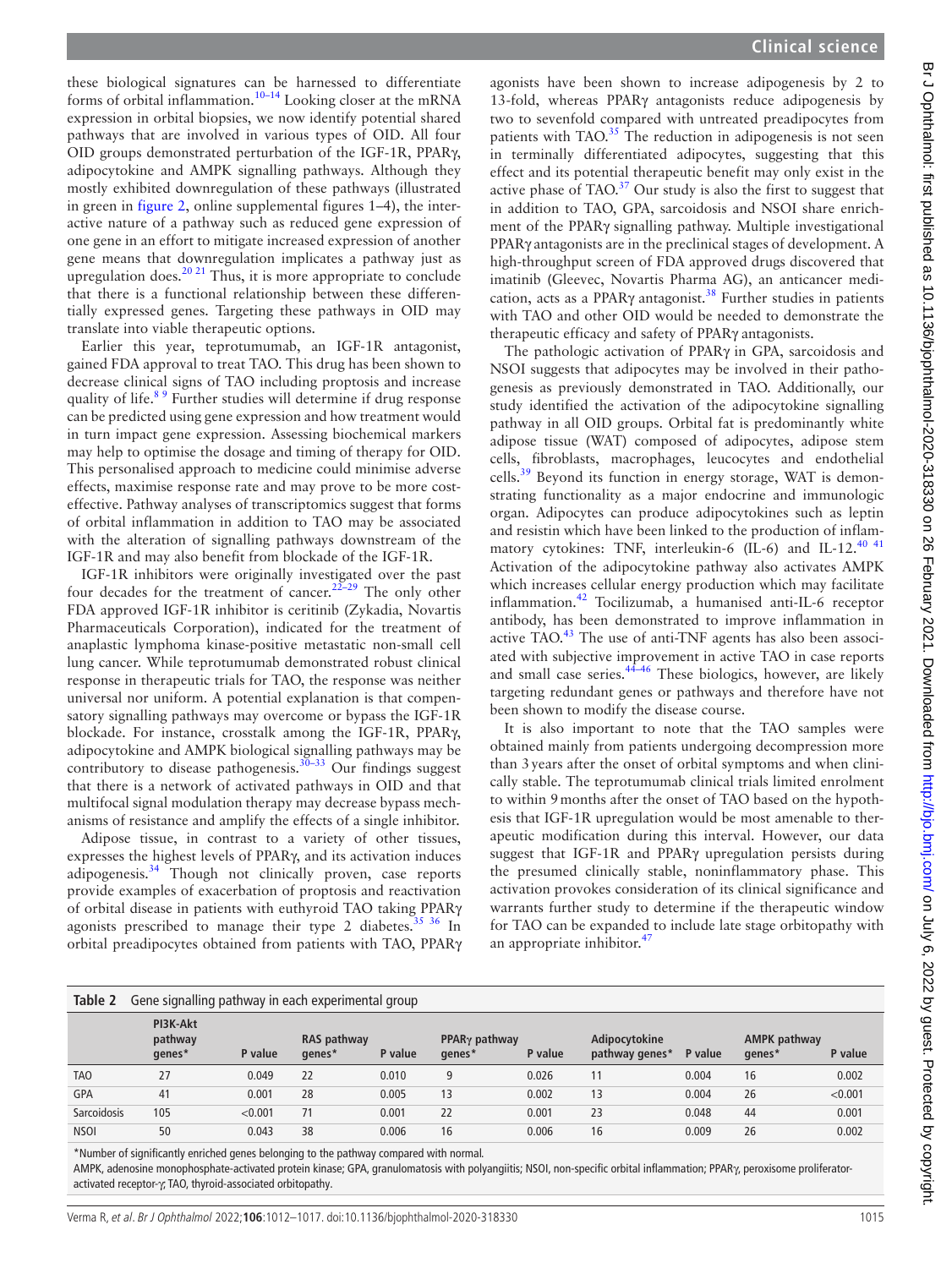We acknowledge that artefacts can result from multiple statistical comparisons using a relatively small number of cases. To offset potential artefacts, two separate datasets for each form of OID were utilised to confirm truly differentially expressed genes. This was not possible in one OID form (sarcoidosis) given its rarity in our orbital disease samples. Second, this was a multinational study; although environment can affect gene expression, the commonality of the signalling pathways in the different forms of orbital inflammation studied strengthens the conclusion that they share pathogenetic pathways.

# **CONCLUSIONS**

In conclusion, some of the pathways we have investigated are known, IGF-1R, or suspected, PPARγ, to be altered in TAO. However, we have demonstrated that these pathways are also enriched in GPA, sarcoidosis and NSOI. Moreover, additional enriched signalling pathways including adipocytokine and AMPK were identified in all four OID groups. OID is a heterogeneous group of disorders, and a clinical need exists for lessinvasive biomarkers that can identify central signalling pathway activation to aid in diagnosis, prognosis, therapeutic selection and response monitoring of OIDs. We hope our findings will generate hypotheses for future trials to understand and modulate the biological mechanisms and clinical sequelae in OID.

## **Author affiliations**

<sup>1</sup> Oculofacial Plastic and Reconstructive Surgery, Oregon Health & Science University Casey Eye Institute, Portland, Oregon, USA

<sup>2</sup> Casey Eye Institute, Oregon Health & Science University Casey Eye Institute,

Portland, Oregon, USA

<sup>3</sup>OHSU-PSU School of Public Health, Oregon Health & Science University, Portland, Oregon, USA

4 Graduate School of Dentistry, Kyung Hee University, Seoul, South Korea

<sup>5</sup>Department of Medicine, Oregon Health & Science University, Portland, Oregon, USA

<sup>6</sup>Oculofacial Plastic and Reconstructive Surgery, University of California San Diego-Shiley Eye Institute and Viterbi Family Department of Ophthalmology, La Jolla, California, USA

<sup>7</sup>Integrated Genomics Laboratory, Oregon Health & Science University, Portland, Oregon, USA

8 Emory Eye Center, Emory University, Atlanta, Georgia, USA

9 Devers Eye Institute, Legacy Health System, Portland, Oregon, USA

<sup>10</sup>Oculofacial Plastic and Reconstructive Surgery, Ohio Health, Columbus, Ohio, USA <sup>11</sup>Oculofacial Plastic and Reconstructive Surgery, The Ohio State University,

Nationwide Children's Hospital, Ophthalmic Surgeons and Consultants of Ohio, Columbus, Ohio, USA<br><sup>12</sup>Edward S Harkness Eye Institute, Columbia University, New York, New York, USA

<sup>13</sup>Oculofacial Plastic and Reconstructive Surgery, Medical College of Wisconsin, Milwaukee, Wisconsin, USA

<sup>14</sup>Ophthalmology and Visual Sciences, University of Illinois College of Medicine, Chicago, Illinois, USA

<sup>15</sup>Research Department, King Khaled Eye Specialist Hospital, Riyadh, Saudi Arabia <sup>16</sup>Oculofacial Plastic and Reconstructive Surgery, University of Miami Health System Bascom Palmer Eye Institute, Miami, Florida, USA

**Contributors** RV, SRP, CAH and JTR helped in the study concept and design. Analysis and interpretation of data were done by RV, DC, AJC, SRP, CAH, DJW and JTR. Acquisition of data was done by RV, DJW, HEG, CAH, RAD, JN, EAS, SRP, BSK, DK, CNC, JAF, MK, GJH, DPE, HA-H, AMYM, CA, AG and JTR. Drafting of the manuscript was done by RV, DC, AJC and JTR.

**Funding** This research was supported by funding from National Institutes of Health (NIH) USA Grants EY020249 (JTR) and an NIH/NEI Core Grant P30 EY010572. JTR receives support from the Grandmaison Fund for Autoimmunity Research, the William and Mary Bauman Foundation, the Stan and Madelle Rosenfeld Family Trust and Research to Prevent Blindness (no award number from these sources). The sponsors did not have any role in study design; in the collection, analysis and interpretation of data; in the writing of the report; or in the decision to submit the manuscript for publication.

**Competing interests** JTR has in the past consulted for Genentech/Roche and was a coinvestigator on a study funded by Genentech to evaluate the use of rituximab for orbital inflammatory diseases. JTR, RAD, BSK, DOK, and GJH are consultants to

Horizon Pharmaceuticals which manufactures teprotumumab. JTR receives research support from Horizon Pharmaceuticals.

#### **Patient consent for publication** Not required.

**Ethics approval** The study was approved by the IRB of Oregon Health & Science University, Study 00006301 and at each of the other contributing centres: Emory University IRB, University of California San Diego IRB, Mount Carmel (Ohio) IRB, Columbia University IRB, Medical College of Wisconsin IRB, King Khaled Eye Specialist Hospital Human Ethics Committee/Institutional Review Board, University of Miami IRB, Wake Forest University IRB, University of British Columbia Clinical Research Ethics Board, and Royal Adelaide Hospital Research Ethics Committee.

**Provenance and peer review** Not commissioned; externally peer reviewed.

**Data availability statement** Data are available upon reasonable request. All the individual participant data that underlie the results reported in this article after deidentification will be shared and available upon request to investigators whose proposed use of the data has been approved by an independent review committee identified for this purpose for individual participant data meta-analysis. Proposal should be directed to rosenbaj@ohsu.edu. To gain access, data requestors will need to sign a data access agreement.

**Supplemental material** This content has been supplied by the author(s). It has not been vetted by BMJ Publishing Group Limited (BMJ) and may not have been peer-reviewed. Any opinions or recommendations discussed are solely those of the author(s) and are not endorsed by BMJ. BMJ disclaims all liability and responsibility arising from any reliance placed on the content. Where the content includes any translated material, BMJ does not warrant the accuracy and reliability of the translations (including but not limited to local regulations, clinical guidelines, terminology, drug names and drug dosages), and is not responsible for any error and/or omissions arising from translation and adaptation or otherwise.

## **ORCID iDs**

Rohan Verma<http://orcid.org/0000-0001-7306-4556> Craig N Czyz <http://orcid.org/0000-0001-6357-8019> Deepak P Edward <http://orcid.org/0000-0001-8490-9219>

# **REFERENCES**

- <span id="page-4-0"></span>1 Wang Y, Smith TJ. Current concepts in the molecular pathogenesis of thyroid-associated ophthalmopathy. [Invest Ophthalmol Vis Sci](http://dx.doi.org/10.1167/iovs.14-14002) 2014;55:1735-48.
- <span id="page-4-2"></span>2 Khong JJ, McNab AA, Ebeling PR, et al. Pathogenesis of thyroid eye disease: review and update on molecular mechanisms. [Br J Ophthalmol](http://dx.doi.org/10.1136/bjophthalmol-2015-307399) 2016;100:142–50.
- <span id="page-4-1"></span>3 Tsui S, Naik V, Hoa N. Evidence for an association between TSH and IGF-1 receptors: a tale of two antigens implicated in Graves' disease. J Immunol 2008;181:4397–405.
- 4 Gillespie EF, Papageorgiou KI, Fernando R, et al. Increased expression of TSH receptor by fibrocytes in thyroid-associated ophthalmopathy leads to chemokine production. [J](http://dx.doi.org/10.1210/jc.2011-2514)  [Clin Endocrinol Metab](http://dx.doi.org/10.1210/jc.2011-2514) 2012;97:E740–6.
- 5 Krieger CC, Neumann S, Place RF, et al. Bidirectional TSH and IGF-1 receptor cross talk mediates stimulation of hyaluronan secretion by Graves' disease immunoglobins. J [Clin Endocrinol Metab](http://dx.doi.org/10.1210/jc.2014-3566) 2015;100:1071–7.
- 6 Smith TJ, Janssen JAMJL. Building the case for insulin-like growth factor receptor-I involvement in thyroid-associated ophthalmopathy. [Front Endocrinol](http://dx.doi.org/10.3389/fendo.2016.00167) 2016;7:167.
- 7 Morshed SA, Latif R, Davies TF. Characterization of thyrotropin receptor antibodyinduced signaling cascades. [Endocrinology](http://dx.doi.org/10.1210/en.2008-0878) 2009;150:519–29.
- <span id="page-4-3"></span>8 Smith TJ, Kahaly GJ, Ezra DG, et al. Teprotumumab for thyroid-associated ophthalmopathy. [N Engl J Med](http://dx.doi.org/10.1056/NEJMoa1614949) 2017;376:1748-61.
- 9 Douglas RS, Kahaly GJ, Patel A, et al. Teprotumumab for the treatment of active thyroid eye disease. [N Engl J Med](http://dx.doi.org/10.1056/NEJMoa1910434) 2020;382:341-52.
- <span id="page-4-4"></span>10 Rosenbaum JT, Choi D, Wilson DJ, et al. Orbital pseudotumor can be a localized form of granulomatosis with polyangiitis as revealed by gene expression profiling. [Exp Mol](http://dx.doi.org/10.1016/j.yexmp.2015.07.002)  [Pathol](http://dx.doi.org/10.1016/j.yexmp.2015.07.002) 2015;99:271–8.
- <span id="page-4-5"></span>11 Rosenbaum JT, Choi D, Wilson DJ, et al. Molecular diagnosis of orbital inflammatory disease. [Exp Mol Pathol](http://dx.doi.org/10.1016/j.yexmp.2015.01.009) 2015;98:225-9.
- 12 Rosenbaum JT, Choi D, Harrington CA, et al. Gene expression profiling and heterogeneity of nonspecific orbital inflammation affecting the lacrimal gland. JAMA [Ophthalmol](http://dx.doi.org/10.1001/jamaophthalmol.2017.3458) 2017;135:1156–62.
- 13 Rosenbaum JT, Choi D, Wong A, et al. The role of the immune response in the pathogenesis of thyroid eye disease: a reassessment. [PLoS One](http://dx.doi.org/10.1371/journal.pone.0137654) 2015;10:e0137654.
- 14 Rosenbaum JT, Choi D, Wilson DJ, et al. Parallel gene expression changes in sarcoidosis involving the lacrimal gland, orbital tissue, or blood. [JAMA Ophthalmol](http://dx.doi.org/10.1001/jamaophthalmol.2015.0726) 2015;133:770–7.
- 15 Peart MJ, Smyth GK, van Laar RK, et al. Identification and functional significance of genes regulated by structurally different histone deacetylase inhibitors. Proc Natl Acad [Sci U S A](http://dx.doi.org/10.1073/pnas.0500369102) 2005;102:3697-702.
- 16 Raouf A, Zhao Y, To K, et al. Transcriptome analysis of the normal human mammary cell commitment and differentiation process. [Cell Stem Cell](http://dx.doi.org/10.1016/j.stem.2008.05.018) 2008;3:109-18.
- <span id="page-4-6"></span>Dennis G, Sherman BT, Hosack DA, et al. David: database for annotation, visualization, and integrated discovery. [Genome Biol](http://dx.doi.org/10.1186/gb-2003-4-5-p3) 2003;4:P3.